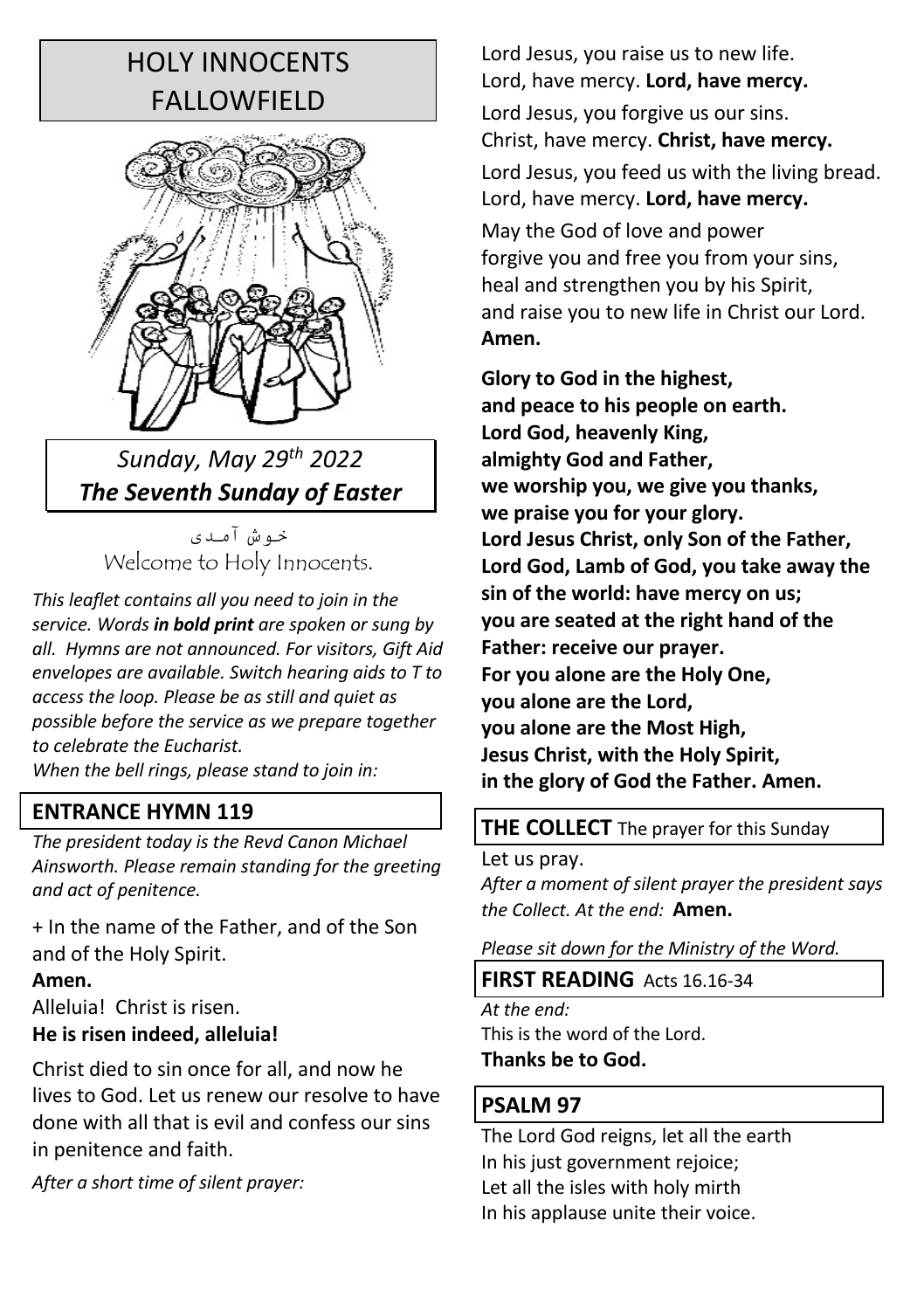The highest hills his presence felt, Their height nor strength could help afford; The proudest hill like wax did melt In presence of our mighty Lord.

Ye, who to serve this Lord aspire, Abhor what's ill and truth esteem; He'll keep his servants' souls entire, And them from wicked hands redeem.

Rejoice, ye righteous, in the Lord: Memorials of his holiness Deep in your faithful hearts record, And with your thankful hearts confess!

# **SECOND READING**

Revelation 22.12-14,16,17,20-end

See, I am coming soon; my reward is with me, to repay according to everyone's work. I am the Alpha and the Omega, the first and the last, the beginning and the end.' Blessed are those who wash their robes,

so that they will have the right to the tree of life and may enter the city by the gates.

'It is I, Jesus, who sent my angel to you with this testimony for the churches.

I am the root and the descendant of David, the bright morning star.'

The Spirit and the bride say, 'Come.' And let everyone who hears say, 'Come.' And let everyone who is thirsty come.

Let anyone who wishes take the water of life as a gift.

The one who testifies to these things says, 'Surely I am coming soon.'

Amen. Come, Lord Jesus!

The grace of the Lord Jesus be with all the saints. Amen.

This is the word of the Lord.

 **Thanks be to God.**

*Please stand for the Gospel Acclamation* Alleluia, alleluia, alleluia, alleluia **Alleluia, alleluia, alleluia, alleluia**

Go and make disciples of all nations, says the Lord. Remember, I am with you always, to the end of the age. پروردگار میفرماید: بروىد و از مردم همه قومها شاگرد بسازبد. به یاد داشته باشید که همواره با شما هستم تا ابد. **Alleluia, alleluia, alleluia, alleluia**

## **GOSPEL READING** John 17.20-end

The Lord be with you. **And also with you.** Hear the Gospel of our Lord Jesus Christ according to John. **Glory to you, O Lord.**

*At the end:* This is the Gospel of the Lord. **Praise to you, O Christ.**

*Please sit down for the sermon. The preacher today is the Revd Jane Walker. After the sermon there will be a time of silence. Then we stand with the president for the Creed:* 

We believe in one God,

 **the Father, the almighty, maker of heaven and earth, of all that is, seen and unseen. We believe in one Lord, Jesus Christ,** 

 **the only Son of God,** 

 **eternally begotten of the Father,** 

 **God from God, Light from Light,** 

 **true God from true God, begotten,** 

 **not made, of one Being with the Father.** 

**Through him all things were made.** 

**For us and for our salvation** 

 **he came down from heaven;** 

 **was incarnate from the Holy Spirit and the Virgin Mary, and was made man.**

**For our sake he was crucified under Pontius Pilate; he suffered death and was buried.** 

**On the third day he rose again** 

 **in accordance with the scriptures;** 

 **he ascended into heaven and is seated at the right hand of the Father.** 

**He will come again in glory to judge the living and the dead, and his kingdom will have no end.**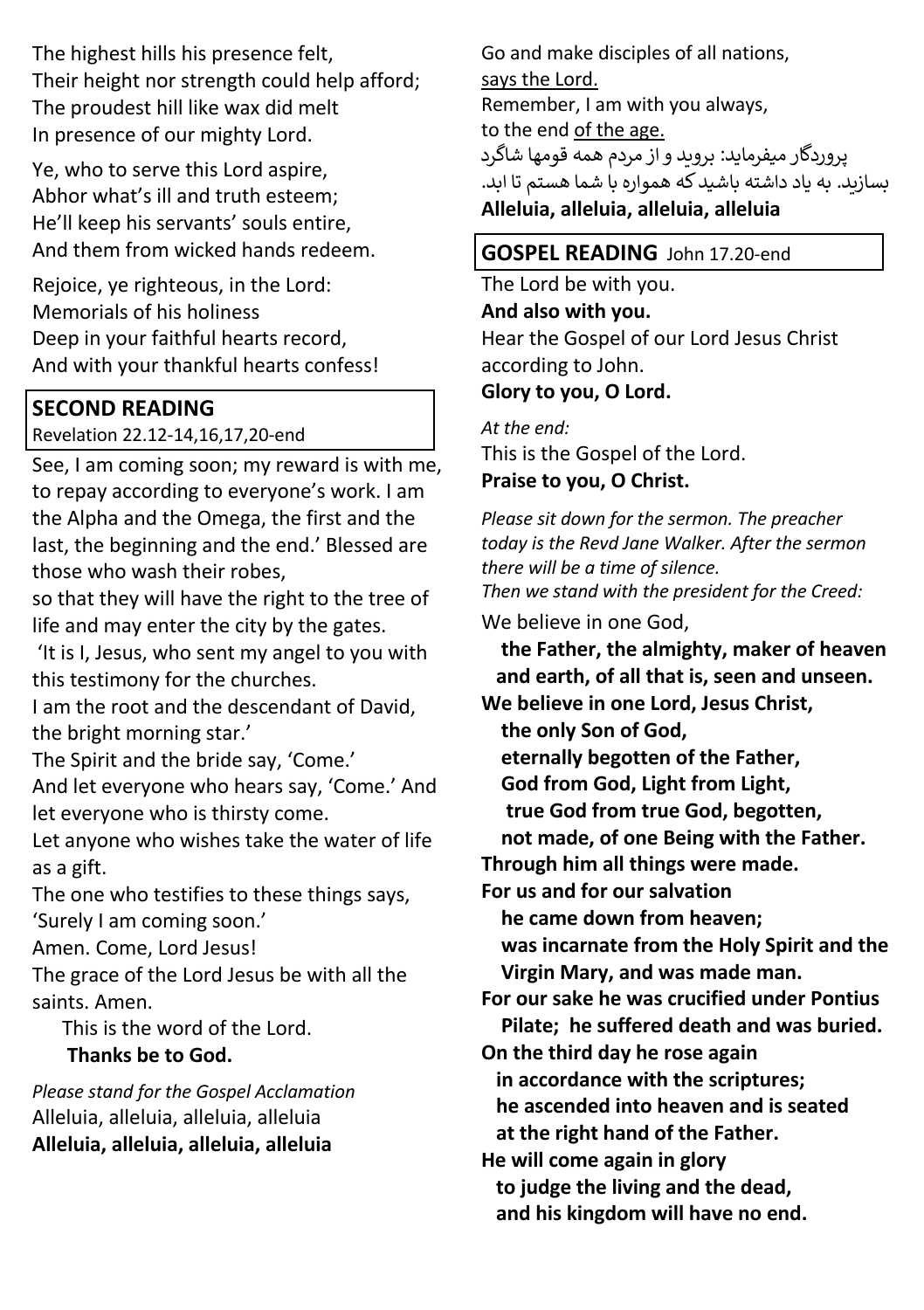**We believe in the Holy Spirit, the Lord, the giver of life, who proceeds from the Father and the Son. With the Father and the Son he is worshipped and glorified. He has spoken through the prophets. We believe in one holy catholic and apostolic Church. We acknowledge one baptism for the forgiveness of sins. We look for the resurrection of the dead, and the life of the world to come.**

*Please remain standing for the Prayer of the Faithful. After each section:* Lord, in your mercy: **hear our prayer.**

*After the final section (for the departed) there will be a time of silent prayer. At the end:* Merciful Father,

**accept these prayers for the sake of your Son, our Saviour Jesus Christ. Amen**

*The president introduces THE PEACE:*

The risen Christ came and stood among his disciples and said, 'Peace be with you.' Then were they glad when they saw the Lord. The peace of the Lord be always with you. **And also with you.**

*All exchange a sign of peace.* 

#### **OFFERTORY HYMN 296**

*The bread and wine are brought to the altar. The president says a prayer over the gifts to which we respond:*

**Blessed be God for ever.**

*THE EUCHARISTIC PRAYER follows.* The Lord be with you. **And also with you.** Lift up your hearts.

**We lift them to the Lord.**

Let us give thanks to the Lord our God. **It is right to give thanks and praise.**

*The president continues the prayer, thanking God for his saving works, and then invites the people to join their praises with the whole company of heaven:* 

.....for ever praising you and singing:

**Holy, holy, holy Lord, God of power and might, heaven and earth are full of your glory. Hosanna in the highest. Blessed is he who comes in the name of the Lord. Hosanna in the highest.**

*The president asks the Father to send the Holy Spirit to sanctify the bread and wine, and then repeats the Lord's own words over the bread and cup. .......*

Great is the mystery of faith. **Christ has died; Christ is risen; Christ will come again.** 

*The president continues, joining our offering with Christ's sacrifice of himself. At the end of the prayer the president says:* .....all honour and glory be yours, almighty Father, for ever and ever*:*  **Amen.**

*The President introduces the Lord's Prayer and all say together:*

**Our Father, who art in heaven, hallowed be thy name, thy kingdom come, thy will be done in earth as it is in heaven. Give us this day our daily bread and forgive us our trespasses, as we forgive those who trespass against us. And lead us not into temptation, but deliver us from evil, for thine is the kingdom, the power and the glory for ever and ever. Amen.** 

*We SIT or KNEEL as the president breaks the consecrated bread in pieces for all to share:* We break this bread

to share in the body of Christ.

**Though we are many we are one body, because we all share in one bread.**

**Lamb of God, you take away the sin of the world, have mercy on us.**

**Lamb of God, you take away the sin of the world, have mercy on us.**

**Lamb of God, you take away the sin of the world, grant us peace.**